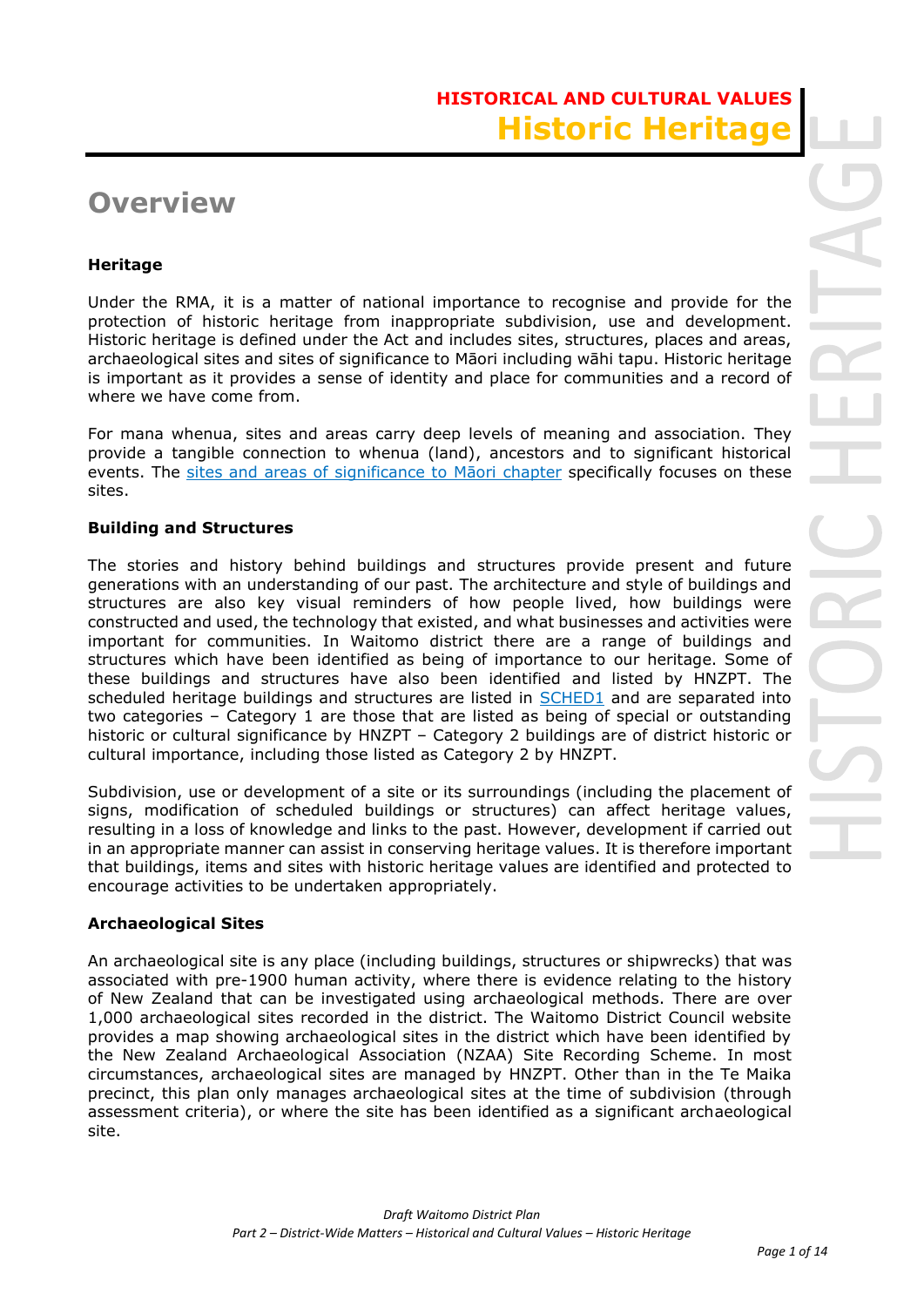Under the Heritage New Zealand Pouhere Taonga Act 2014, it is unlawful to destroy or modify an archaeological site without obtaining an archaeological authority from HNZPT before work is started. If a previously unknown archaeological site is discovered (for example, when you are undertaking earthworks), work must stop. The process to be followed is outlined in the advice notes to this chapter.

### **Significant Archaeological Sites**

SCHED2 contains a list of archaeological sites that Waitomo District Council has identified as being significant and is seeking to protect the history and values of these sites for future generations. The sites are significant because of the high archaeological values associated with them. The sites are all publicly accessible which means that they have high educational values and have the potential to be enhanced further through the placement of interpretative information.

## **Objective**

*Refer also to the relevant objectives in Part 2 District - Wide Matters and Part 3 - Area Specific Matters*

**HH-O1.** The contribution that historic heritage makes to Waitomo district and its communities is conserved for future generations.

## **Policies**

*Refer also to the relevant policies in Part 2 District - Wide Matters and Part 3 - Area Specific Matters*

### **Heritage buildings and structures**

- **HH-P1.** Identify and schedule historic heritage buildings and structures having regard to the following matters:
	- 1. Historical values; and
	- 2. Importance to the community; and
	- 3. Architecture and construction features; and
	- 4. Setting and context; and
	- 5. Rarity, representativeness and integrity; and
	- 6. Scientific qualities; and
	- 7. Technological qualities.
- **HH-P2.** Promote the restoration and reuse of heritage buildings and structures to assist in retaining historic heritage for future generations.
- **HH-P3.** Retain the relationship between heritage buildings and structures, and their sites and surroundings, including the view of the identified heritage building or structure from public places.
- **HH-P4.** Recognise benefits from earthquake strengthening, fire protection and accessibility upgrades whilst ensuring the appearance including views of and through windows, and external heritage features and values of the buildings and structures are not unduly compromised. Designs which consider complementary materials and detailing and do not screen architectural features are preferred.
- **HH-P5.** Provide for additions and external alterations to buildings and structures where they are: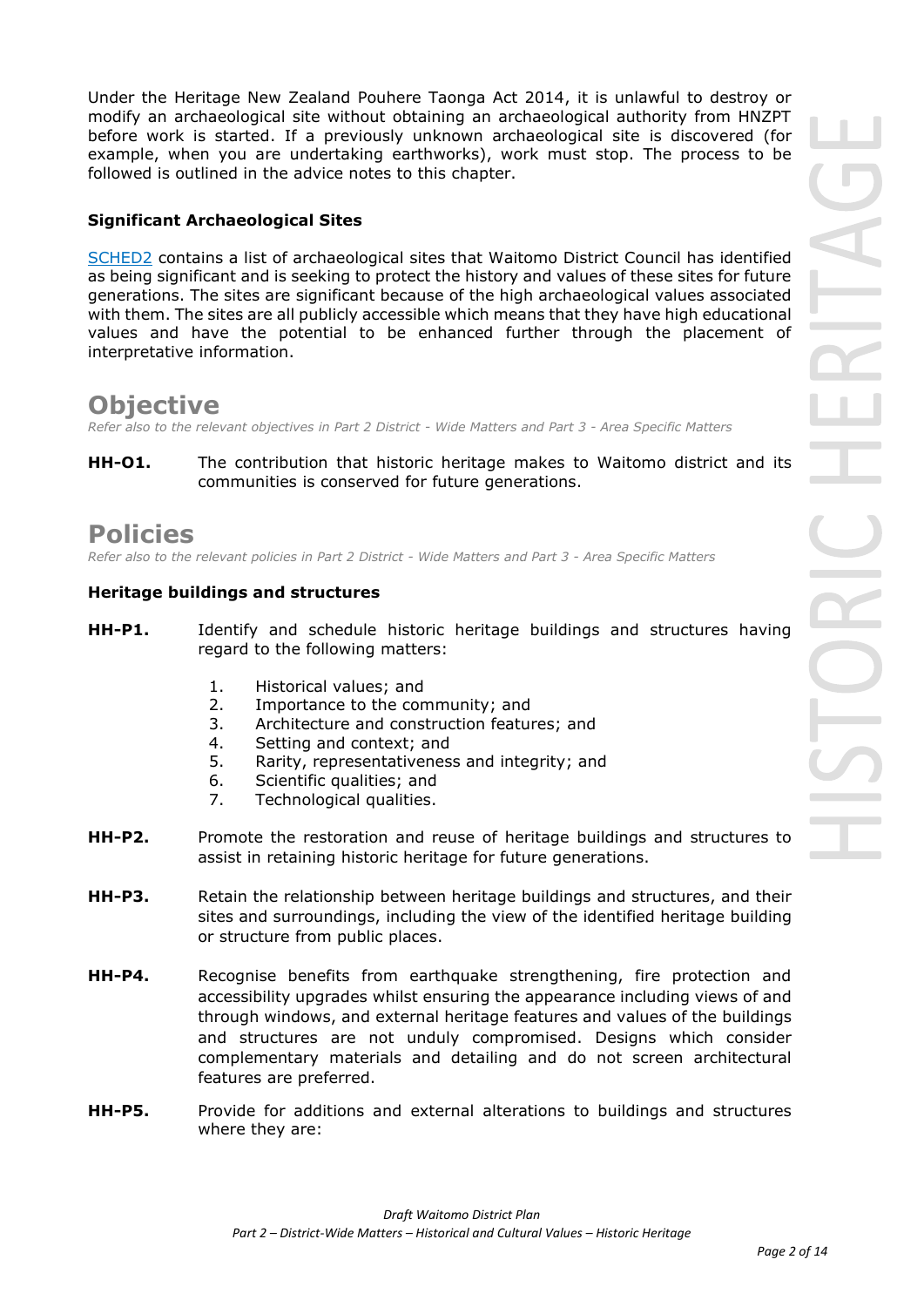- 1. Consistent with the scale, detailing, style, materials and character of the heritage item; and
- 2. Retain cultural and heritage values; and
- 3. Do not unduly compromise the site or surroundings of the building or structure including the contribution the building or structure makes to the streetscape;

Whilst recognising the benefits gained from the addition or alteration to the improved functionality and/or liveability of the building or structure.

- **HH-P6.** Recognise and provide for signs in a manner that does not compromise the heritage values of the buildings and structures. Signs should not cover or partially cover architectural features and should complement the values of the heritage building or structure.
- **HH-P7.** Enable interpretive signs that explain the stories and significance of the building or structure to the community and district, providing such signs do not compromise the values of the scheduled building or structure.
- **HH-P8.** Ensure temporary signs are not affixed to buildings or structures given the limited life of the sign and the risk of repeated damage to the building or structure.
- **HH-P9.** Ensure new or relocated buildings or structures located within the site or surroundings of a building or structure are of similar materials and detailing and do not obscure windows and architectural features. New or relocated buildings should be of a smaller scale, located to the rear of any building or structure.
- **HH-P10**. The site or surroundings (as applicable) of any heritage building or structure must be protected to the extent that it contributes to the heritage values.
- **HH-P11.** Manage the repositioning of a building or structure on a site so that the building or structure maintains a relationship with adjoining public spaces including roads, and the setting of the building or structure is not unduly compromised.
- **HH-P12.** Buildings or structures should not be relocated unless:
	- 1. There is significant community benefit, and the building is restored; and/or
	- 2. The building or structure has fallen into significant disrepair and will be restored on its new site because restoration is not economic on its existing site; and/or
	- 3. Relocation of the building or structure allows for improved longevity or structural safety; and
	- 4. Relocation of buildings and structures within the same community occurs where possible.
- **HH-P13.** Protect buildings and structures from demolition unless:
	- 1. The condition of an item poses an untenable risk to human life, and
	- 2. All reasonable alternatives have been investigated and considered, including restoration, reuse or relocation, and these alternatives have been found to be impracticable and uneconomic.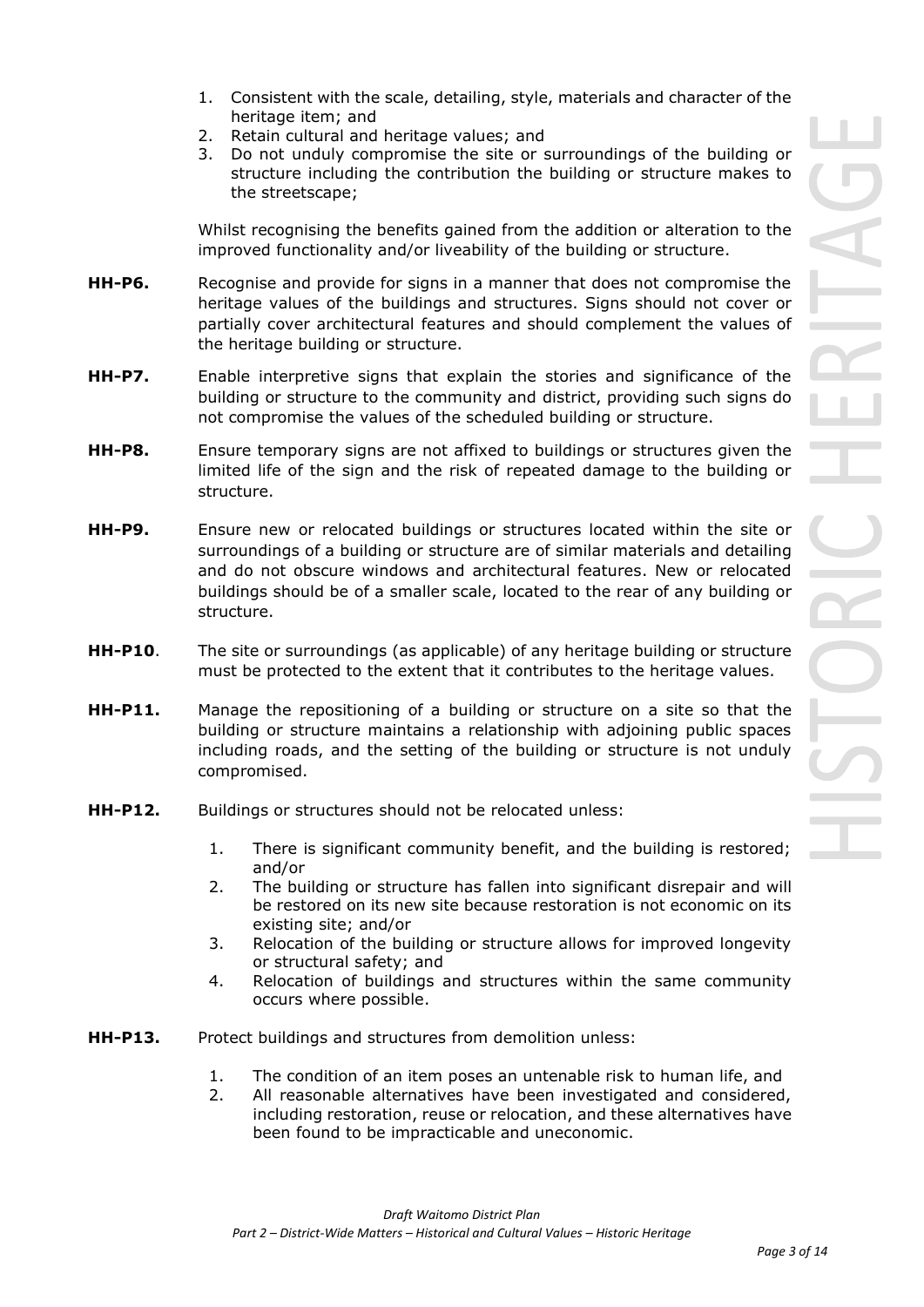### **Significant Archaeological Sites**

- **HH-P14.** Retain significant archaeological sites for future generations to help promote understanding of New Zealand's history.
- **HH-P15.** Protect significant archaeological sites by ensuring they are not destroyed, and by requiring activities, particularly earthworks, on the site or adjoining the site to avoid adverse effects on the archaeological values of the site.
- **HH-P16.** Signs are only anticipated where they are official signs, or where interpretive information is displayed about the site, and the design of the sign does not compromise the values associated with the significant archaeological site.
- **HH-P17.** Ensure activities on or adjoining significant archaeological sites avoid adverse effects on the site in the first instance, and where avoidance is not possible, remedy or mitigate adverse effects, having regard to:
	- 1. Protecting the cultural, and archaeological values present and their setting; and
	- 2. Reducing the potential to lose or damage cultural and archaeological values; and
	- 3. Providing the ability to interpret the place and its relationship with other scheduled features; and
	- 4. The site's sensitivity to change or capacity to accommodate change without compromising any cultural and archaeological values; and
	- 5. Any opportunities to enhance interpretation of the significant archaeological site.

## **Rules**

The rules that apply to historic heritage are contained in the tables listed below. To undertake any activity, it must comply with all the rules listed in:

- HH Table 1 Activities Rules; and
- HH Table 2 Performance Standards
- Any relevant provision in Part 2 District-Wide Matters; and
- Any relevant provision in Part 3 Area Specific Matters.

Where an activity breaches more than one rule, the most restrictive status shall apply to the activity.

Refer to [Part 1](javascript:void(0)) - How the Plan Works for an explanation of how to use this Plan, including activity status abbreviations.

### **Pursuant to Section 86B(3) of the RMA, the following rules that protect historic heritage have immediate legal effect: HH-R1 to HH-R29.**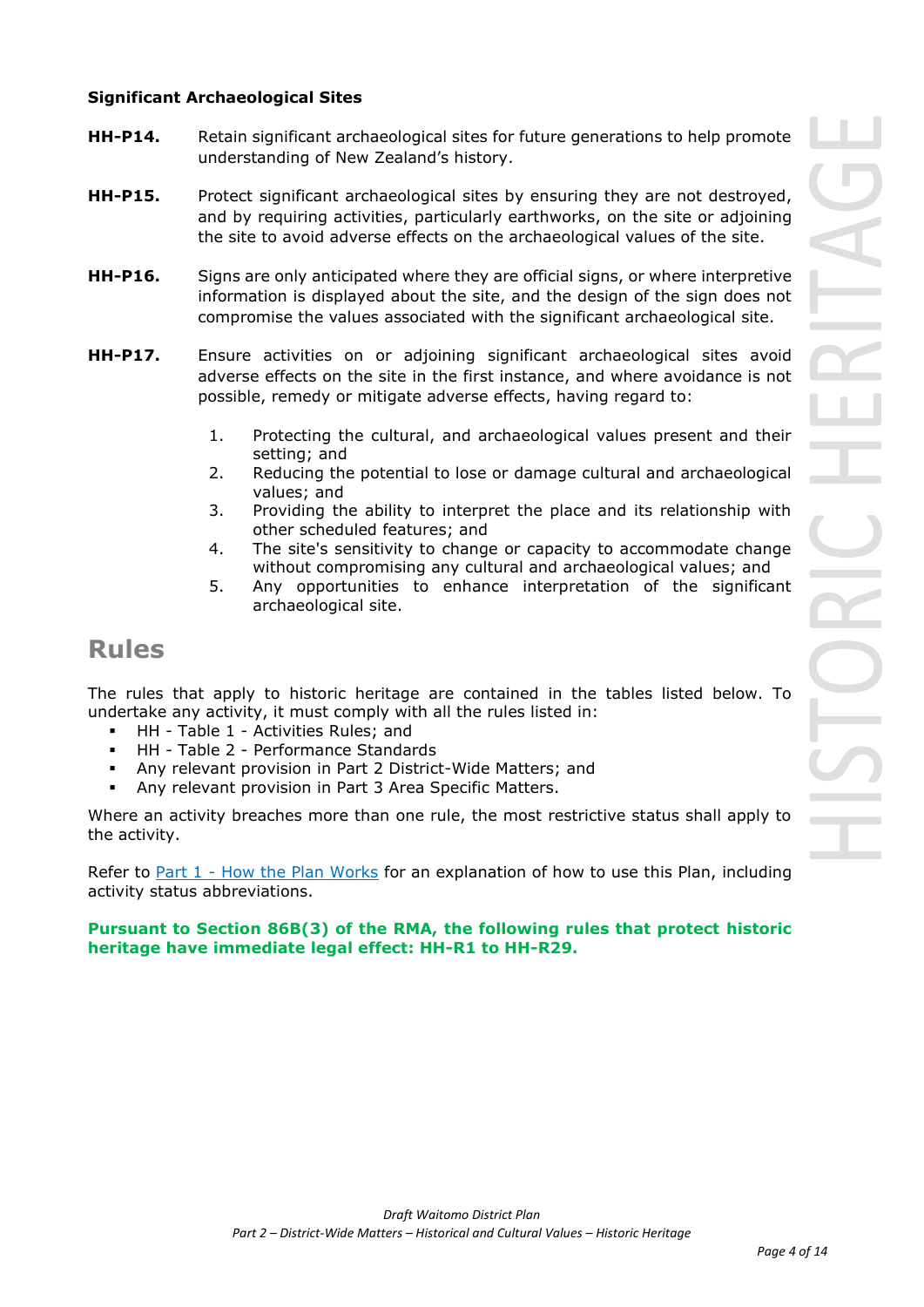# **Heritage buildings & structures**

|                         | The rules in this table apply to the heritage buildings and structures listed in <b>SCHED1</b> and<br>located within the mapped extent shown on the Planning Maps                                                                                                                                                                                                                                                                                                                                                                                                                                                                                 |                                                                 |
|-------------------------|---------------------------------------------------------------------------------------------------------------------------------------------------------------------------------------------------------------------------------------------------------------------------------------------------------------------------------------------------------------------------------------------------------------------------------------------------------------------------------------------------------------------------------------------------------------------------------------------------------------------------------------------------|-----------------------------------------------------------------|
| <b>HH-R1.</b>           | <b>Exterior maintenance and repair</b>                                                                                                                                                                                                                                                                                                                                                                                                                                                                                                                                                                                                            |                                                                 |
| <b>HH-R2.</b>           | Internal alterations including earthquake strengthening, fire protection and<br>accessibility upgrades                                                                                                                                                                                                                                                                                                                                                                                                                                                                                                                                            |                                                                 |
| <b>Category</b><br>1& 2 | <b>Activity Status: PER</b>                                                                                                                                                                                                                                                                                                                                                                                                                                                                                                                                                                                                                       | <b>Activity status where compliance is</b><br>not achieved: N/A |
| <b>HH-R3.</b>           | <b>External alterations for earthquake strengthening, fire protection and</b><br>accessibility upgrades OR                                                                                                                                                                                                                                                                                                                                                                                                                                                                                                                                        |                                                                 |
|                         | Internal alterations for earthquake strengthening, fire protection and<br>accessibility upgrades that obstruct views of and through windows                                                                                                                                                                                                                                                                                                                                                                                                                                                                                                       |                                                                 |
| HH-R4.                  | <b>Restoration of a building or structure</b>                                                                                                                                                                                                                                                                                                                                                                                                                                                                                                                                                                                                     |                                                                 |
| <b>Category</b><br>1& 2 | <b>Activity status where compliance is</b><br><b>Activity Status: CON</b><br>not achieved: N/A<br><b>Matters over which control is reserved:</b>                                                                                                                                                                                                                                                                                                                                                                                                                                                                                                  |                                                                 |
|                         | (a) For earthquake strengthening, fire protection<br>and accessibility upgrades, whether there are<br>alternative methods of providing the required<br>level of protection or upgrade; and<br>(b) For restoration projects, whether a<br>conservation plan of the works has been<br>prepared by a conservation architect or<br>heritage architect in general accordance with<br>the ICOMOS charter (Appendix 3); and<br>Benefits obtained from undertaking the work;<br>(c)<br>and<br>(d) The outcome of any assessments or advice<br>from a conservation architect or heritage<br>architect; and<br>(e) The outcomes of consultation with HNZPT. |                                                                 |
| <b>HH-R5.</b>           | External alterations not provided for in HH-R1 to HH-R4                                                                                                                                                                                                                                                                                                                                                                                                                                                                                                                                                                                           |                                                                 |
|                         | <b>Note: For Solar Panels Refer to ENGY-R4</b>                                                                                                                                                                                                                                                                                                                                                                                                                                                                                                                                                                                                    |                                                                 |
| HH-R6.                  | <b>Additions to a building or structure</b>                                                                                                                                                                                                                                                                                                                                                                                                                                                                                                                                                                                                       |                                                                 |
| <b>Category 1</b>       | <b>Activity Status: DIS</b>                                                                                                                                                                                                                                                                                                                                                                                                                                                                                                                                                                                                                       | <b>Activity status where compliance is</b><br>not achieved: N/A |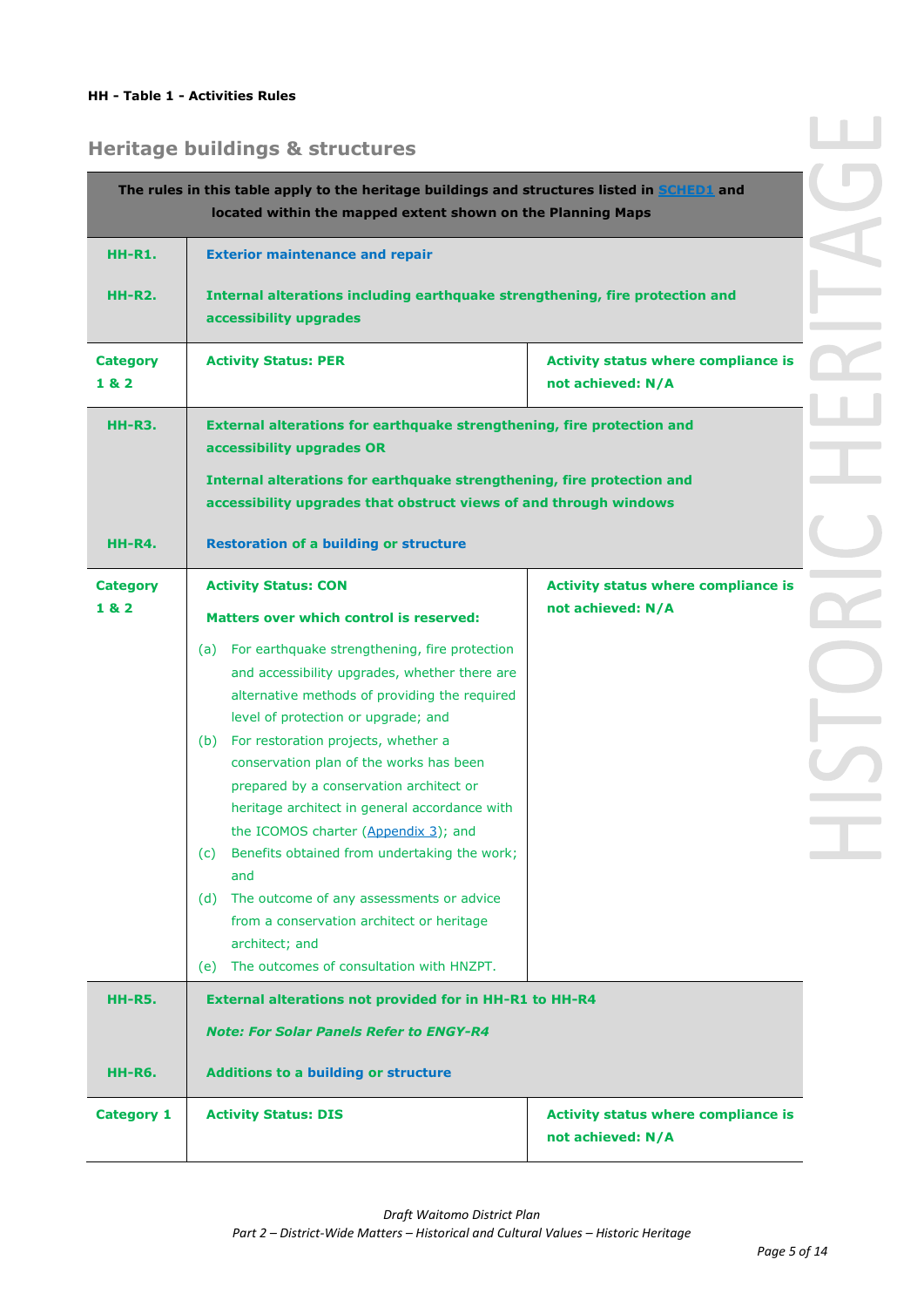|                   | <b>Activity Status: RDIS</b>                                                                                                                                                                                                                                               | <b>Activity status where compliance is</b>                      |  |
|-------------------|----------------------------------------------------------------------------------------------------------------------------------------------------------------------------------------------------------------------------------------------------------------------------|-----------------------------------------------------------------|--|
|                   | <b>Matters over which discretion is restricted:</b>                                                                                                                                                                                                                        | not achieved: N/A                                               |  |
|                   | Effects on the heritage values of the structure<br>(a)<br>including whether the alteration or addition is<br>compatible with the scale, form, proportions<br>and materials of the structure, and whether<br>any architectural features will be removed or<br>obscured; and |                                                                 |  |
|                   | Effects on the views of the scheduled structure<br>(b)<br>from public spaces; and<br>The benefits obtained from the addition or<br>(c)                                                                                                                                     |                                                                 |  |
|                   | alteration<br>including<br>increasing<br>the<br>sustainability, functionality and/or livability of<br>the structure; and                                                                                                                                                   |                                                                 |  |
|                   | The degree to which the structure has already<br>(d)<br>been modified; and<br>Risks to the structure during the works; and<br>(e)                                                                                                                                          |                                                                 |  |
|                   | The outcome of any assessments or advice<br>(f)<br>from a suitably qualified and experienced<br>heritage expert; and<br>The outcomes of consultation with HNZPT.                                                                                                           |                                                                 |  |
| <b>HH-R7.</b>     | (g)<br>Repositioning a building or structure within the same site OR                                                                                                                                                                                                       |                                                                 |  |
|                   |                                                                                                                                                                                                                                                                            |                                                                 |  |
|                   | Repositioning a building or structure within the same surroundings (general<br>rural zone, PREC3 Aerodrome Precinct and open space zone)                                                                                                                                   |                                                                 |  |
| <b>Category 1</b> | <b>Activity Status: DIS</b>                                                                                                                                                                                                                                                | <b>Activity status where compliance is</b><br>not achieved: N/A |  |
| <b>Category 2</b> | <b>Activity Status: RDIS</b>                                                                                                                                                                                                                                               | <b>Activity status where compliance is</b>                      |  |
|                   | <b>Matters over which discretion is restricted:</b>                                                                                                                                                                                                                        | not achieved: N/A                                               |  |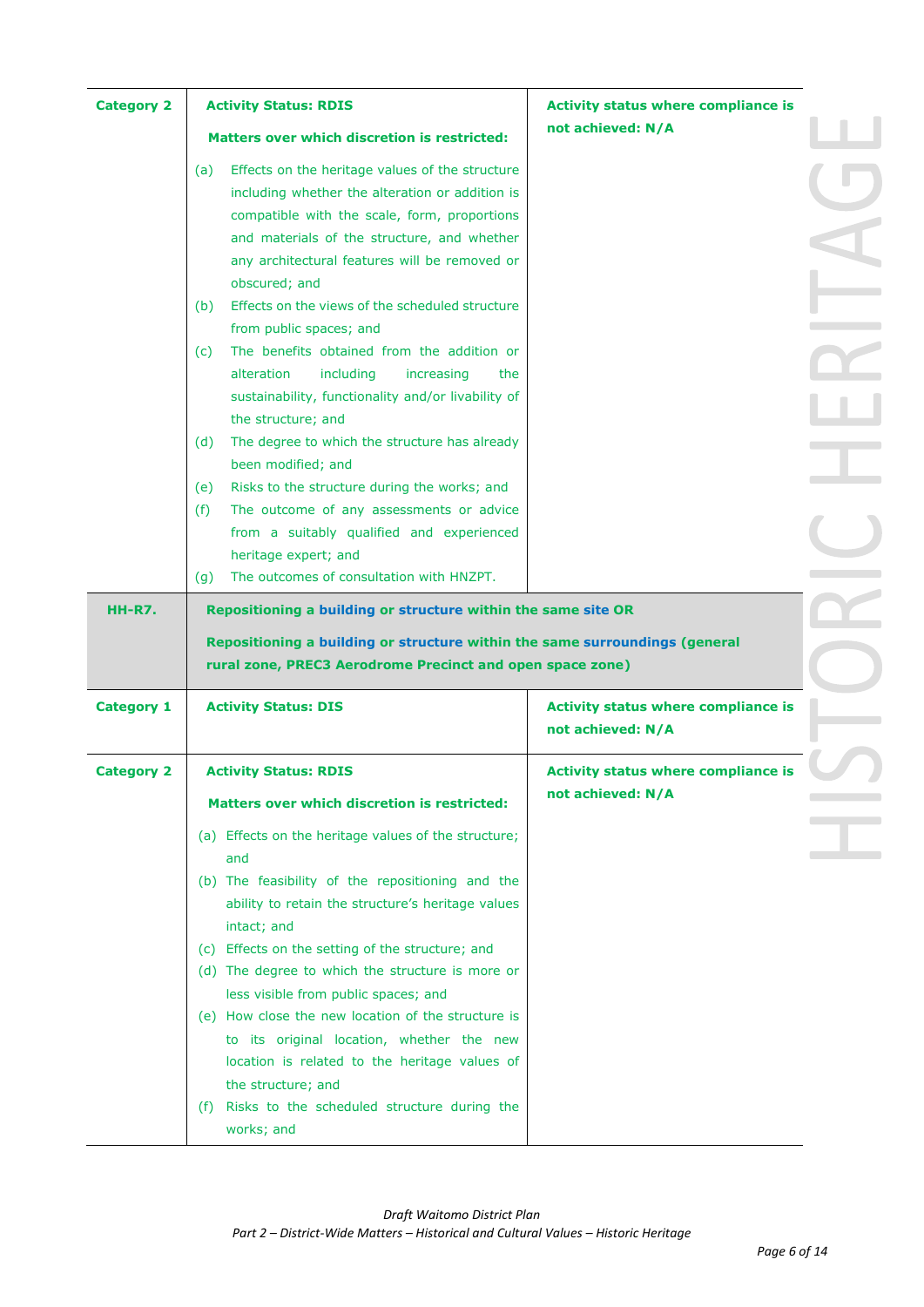|                   | (g) Whether it is proposed as part of the project to                 |                                                                 |  |
|-------------------|----------------------------------------------------------------------|-----------------------------------------------------------------|--|
|                   | restore the structure; and                                           |                                                                 |  |
|                   | (h) The style, location and proximity of any other                   |                                                                 |  |
|                   | buildings or structures proposed as part of the                      |                                                                 |  |
|                   | project; and                                                         |                                                                 |  |
|                   | The benefits obtained from undertaking the<br>(i)                    |                                                                 |  |
|                   | works; and                                                           |                                                                 |  |
|                   | The outcome of any assessments or advice<br>(i)                      |                                                                 |  |
|                   | from a conservation architect or heritage                            |                                                                 |  |
|                   | architect; and                                                       |                                                                 |  |
|                   | (k) The outcomes of consultation with HNZPT.                         |                                                                 |  |
| <b>HH-R8.</b>     | <b>Relocation of a building or structure</b>                         |                                                                 |  |
|                   |                                                                      |                                                                 |  |
| <b>Category 1</b> | <b>Activity Status: NC</b>                                           | <b>Activity status where compliance is</b><br>not achieved: N/A |  |
| <b>Category 2</b> | <b>Activity Status: DIS</b>                                          | <b>Activity status where compliance is</b><br>not achieved: N/A |  |
| <b>HH-R9.</b>     | Demolition, including partial demolition, of a building or structure |                                                                 |  |
| <b>Category</b>   | <b>Activity Status: NC</b>                                           | <b>Activity status where compliance is</b>                      |  |

# **Sites & surroundings of heritage buildings & structures**

|                 | The rules in this table apply to the site or surroundings of heritage buildings & structures<br>listed in SCHED1 in all zones, except where located on a road, esplanade reserve, or<br>designated site where the rule applies to the mapped extent only |                                            |  |  |
|-----------------|----------------------------------------------------------------------------------------------------------------------------------------------------------------------------------------------------------------------------------------------------------|--------------------------------------------|--|--|
| <b>HH-R10.</b>  | Any new building, new transportable building, or second hand relocated<br>building located within the same site                                                                                                                                          |                                            |  |  |
|                 | OR                                                                                                                                                                                                                                                       |                                            |  |  |
|                 | Any new building, new transportable building, or second hand relocated                                                                                                                                                                                   |                                            |  |  |
|                 | building located within the same surroundings (general rural zone, PREC3<br><b>Aerodrome Precinct, and open space zone)</b>                                                                                                                              |                                            |  |  |
|                 |                                                                                                                                                                                                                                                          |                                            |  |  |
| <b>Category</b> | <b>Activity Status: PER</b>                                                                                                                                                                                                                              | <b>Activity status where compliance is</b> |  |  |
| 182             | <b>Where:</b>                                                                                                                                                                                                                                            | not achieved: DIS                          |  |  |
|                 | The new or relocated structure is located to the<br>1.                                                                                                                                                                                                   |                                            |  |  |
|                 | rear of any building or structure listed in                                                                                                                                                                                                              |                                            |  |  |
|                 | SCHED1 and is not visible from a public place;                                                                                                                                                                                                           |                                            |  |  |
|                 | and                                                                                                                                                                                                                                                      |                                            |  |  |
|                 | From (date of notification) only one new or<br>2.                                                                                                                                                                                                        |                                            |  |  |
|                 | relocated structure is permitted per site or                                                                                                                                                                                                             |                                            |  |  |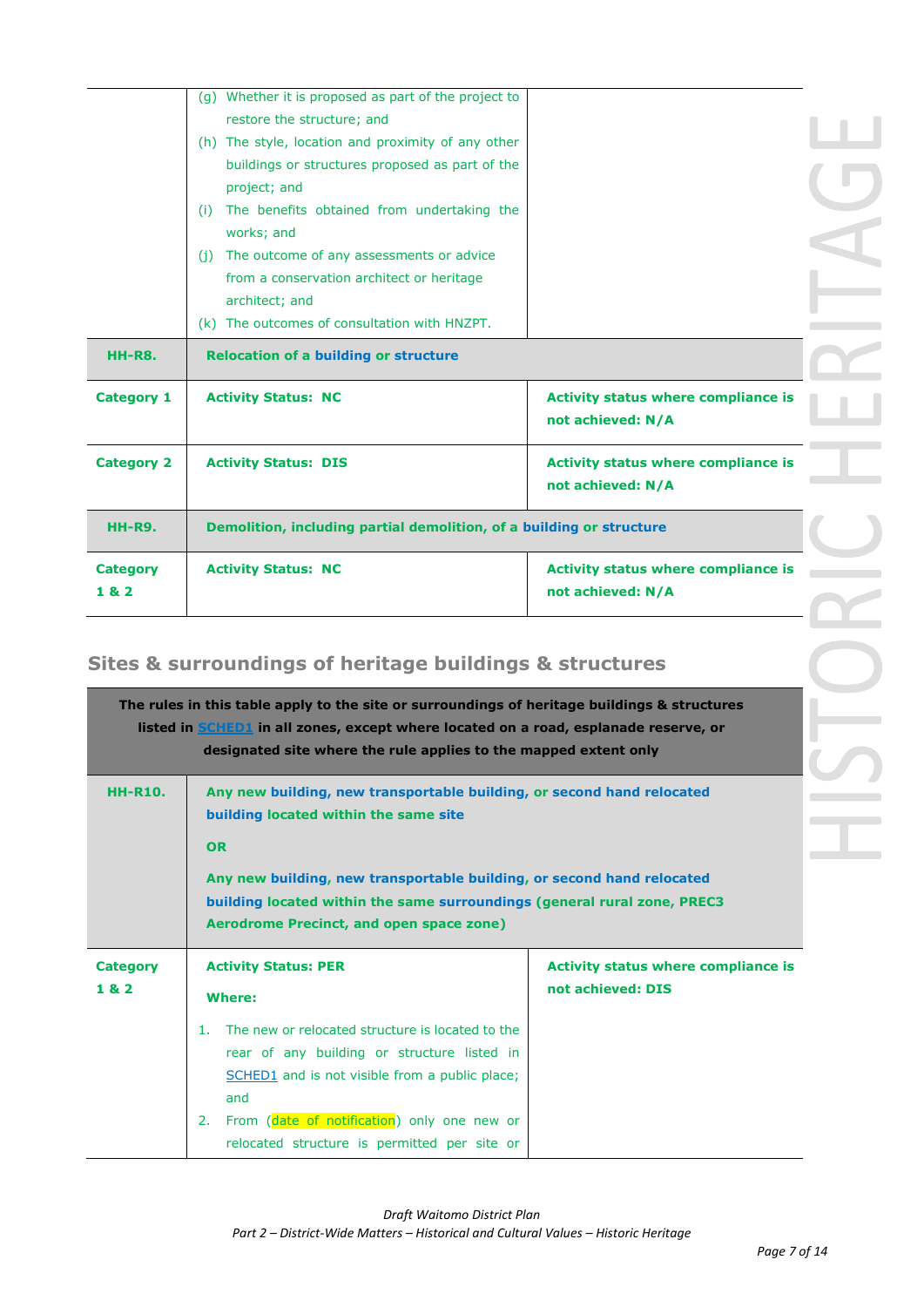| must be no more than 15 $m2$ in area and no | surroundings (in the general rural zone) and it |  |
|---------------------------------------------|-------------------------------------------------|--|
|                                             |                                                 |  |
|                                             | more than 3 m high.                             |  |

# **Significant archaeological sites**

| The rules in this table apply to the mapped extent of land identified as significant<br>archaeological sites in SCHED2 in all zones                                                                                                                                                                                                                                                                                                                                                                                                              |                                                                 |  |
|--------------------------------------------------------------------------------------------------------------------------------------------------------------------------------------------------------------------------------------------------------------------------------------------------------------------------------------------------------------------------------------------------------------------------------------------------------------------------------------------------------------------------------------------------|-----------------------------------------------------------------|--|
| <b>HH-R11.</b>                                                                                                                                                                                                                                                                                                                                                                                                                                                                                                                                   | <b>Maintenance and/or minor modification</b>                    |  |
| <b>Activity Status: PER</b>                                                                                                                                                                                                                                                                                                                                                                                                                                                                                                                      | Activity status where compliance is not<br>achieved: N/A        |  |
| <b>HH-R12.</b><br><b>External additions to existing structures or buildings.</b>                                                                                                                                                                                                                                                                                                                                                                                                                                                                 |                                                                 |  |
| <b>Activity Status: RDIS</b><br><b>Matters over which discretion is restricted:</b><br>(a) The effects on the values of the significant<br>archaeological site, including<br>advice<br>and<br>assessments from a suitably qualified and<br>experienced archaeologist; and<br>(b) Visual effects on the overall character and context<br>of the site; and<br>(c) If relevant to the application, benefits from<br>increased awareness about the significance of the<br>site; and<br>(d) Outcomes from consultation with mana whenua<br>and HNZPT. | Activity status where compliance is not<br>achieved: N/A        |  |
| <b>Earthworks</b><br><b>HH-R13.</b>                                                                                                                                                                                                                                                                                                                                                                                                                                                                                                              |                                                                 |  |
| <b>Erection of a new building or structure</b><br><b>HH-R14.</b>                                                                                                                                                                                                                                                                                                                                                                                                                                                                                 |                                                                 |  |
| Repositioning or removal of an existing building or structure<br><b>HH-R15.</b>                                                                                                                                                                                                                                                                                                                                                                                                                                                                  |                                                                 |  |
| <b>Activity Status: DIS</b>                                                                                                                                                                                                                                                                                                                                                                                                                                                                                                                      | <b>Activity status where compliance is not</b><br>achieved: N/A |  |
| <b>Destruction of a significant archaeological site</b><br><b>HH-R16.</b>                                                                                                                                                                                                                                                                                                                                                                                                                                                                        |                                                                 |  |
| <b>Plantation Forestry</b><br><b>HH-R17.</b>                                                                                                                                                                                                                                                                                                                                                                                                                                                                                                     |                                                                 |  |
| <b>Activity Status: NC</b><br>Note: This rule prevails over the Resource<br>Management (National Environmental Standards for<br>Plantation Forestry) Regulations 2017.                                                                                                                                                                                                                                                                                                                                                                           | Activity status where compliance is not<br>achieved: N/A        |  |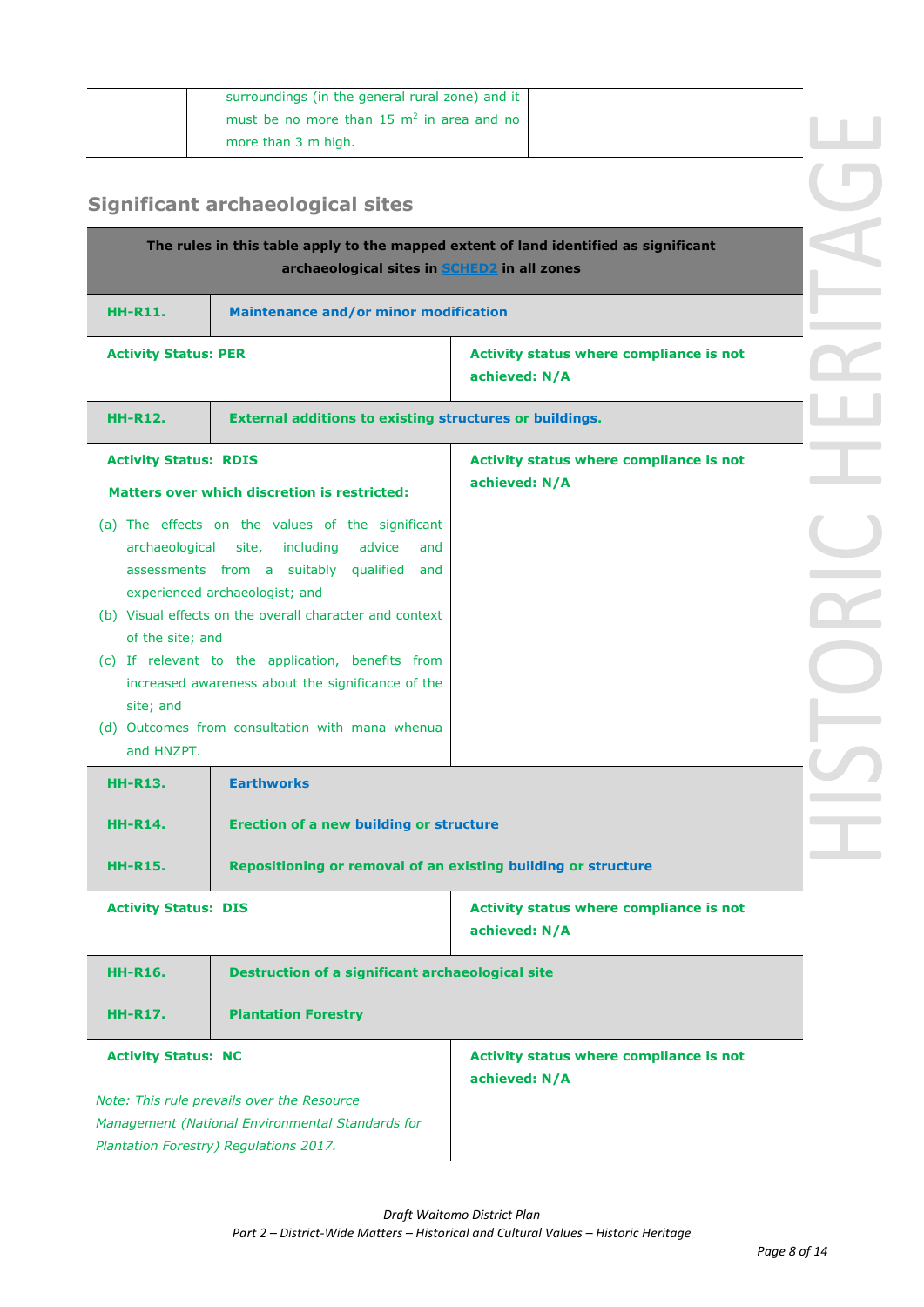## **Sites & surroundings of significant archaeological sites**

|                                                                                | listed in SCHED2 in all zones                                                                                    | The rules in this table apply to the site or surroundings of significant archaeological sites |
|--------------------------------------------------------------------------------|------------------------------------------------------------------------------------------------------------------|-----------------------------------------------------------------------------------------------|
| <b>HH-R18.</b>                                                                 | Erection of a new building or structure within 25 m of the mapped extent of a<br>significant archaeological site |                                                                                               |
| <b>HH-R19.</b>                                                                 | Relocation of a building or structure within 25 m of the mapped extent of a<br>significant archaeological site   |                                                                                               |
| <b>Activity status where compliance is not</b><br><b>Activity Status: RDIS</b> |                                                                                                                  |                                                                                               |

**achieved: N/A**

### **Matters over which discretion is restricted:**

- (a) The location of the structure on the site; and (b) The effects on the values of the significant
- archaeological site; and (c) Outcomes from consultation with mana whenua
- and HNZPT.

## **Signs on heritage buildings & structures or on significant archaeological sites**

**The rules in this table apply to the site or surroundings of heritage buildings & structures listed in SCHED1 and the mapped extent of significant archaeological sites listed in SCHED2 in all zones HH-R20. Official Signs Activity status: PER Where:** 1. The sign is required by the New Zealand Transport Agency, KiwiRail, Waitomo District Council or is required to meet legislative requirements such as health and safety legislation; and 2. The sign is not attached to any building or structure listed in SCHED1. *Note: This rule is not subject to any other rule in this plan.* **Activity status where compliance with is not achieved: RDIS Matters over which discretion is restricted:** (a) The extent to which the sign and any supporting structures detract from the heritage values of the building or structure; and (b) Potential positive or adverse effects on road user and pedestrian safety. **HH-R21. Interpretive signs Activity Status: PER Where:**  1. All the performance standards in HH - Table 2 **Activity status where compliance is not achieved: RDIS Matters over which discretion is restricted:**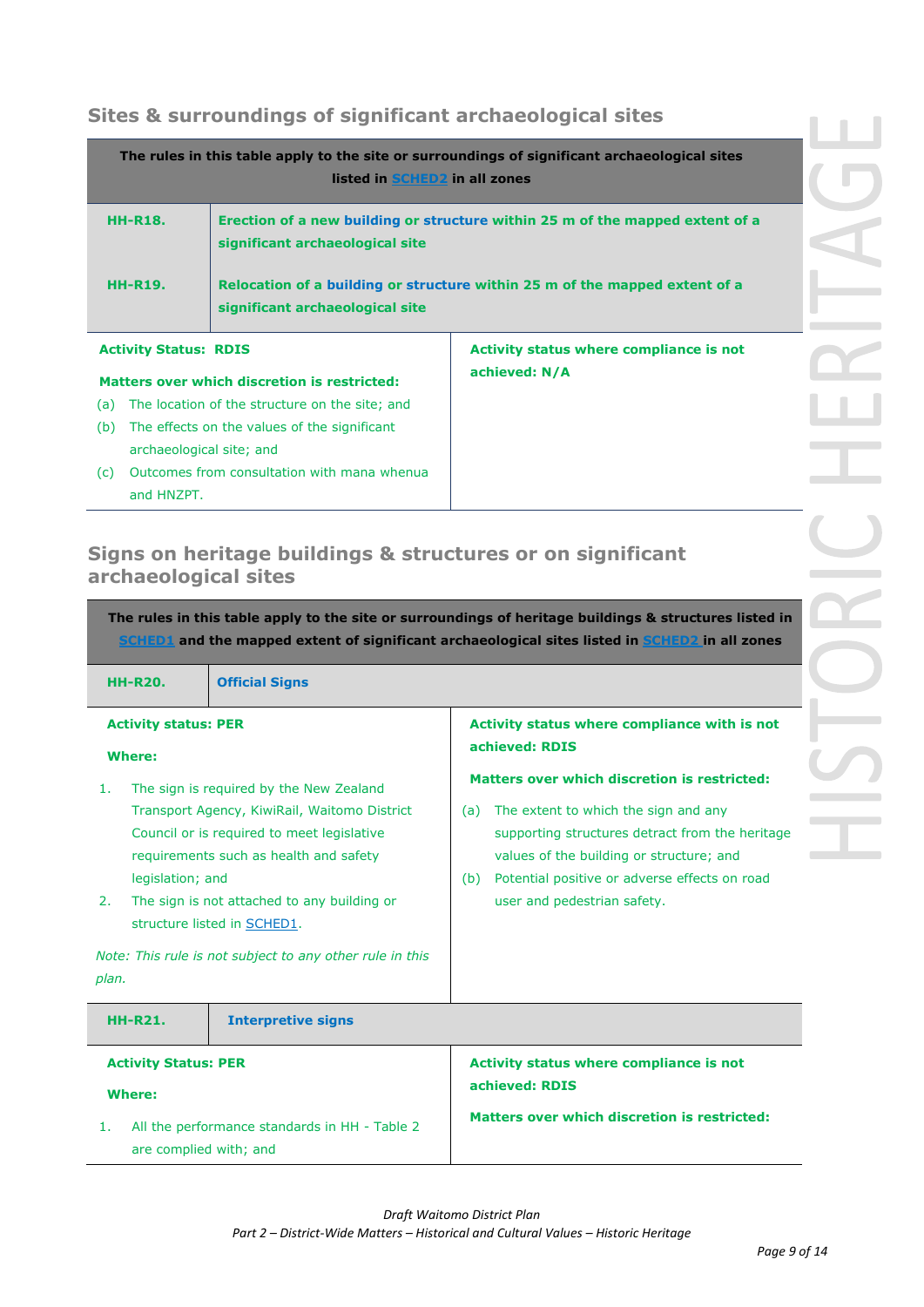| The sign is not attached to any building or<br>2. |                             |                                                             | (a)                                          | The matters of discretion associated with any                                       |  |
|---------------------------------------------------|-----------------------------|-------------------------------------------------------------|----------------------------------------------|-------------------------------------------------------------------------------------|--|
|                                                   |                             | structure listed in <b>SCHED1</b> .                         |                                              | performance standard which cannot be                                                |  |
|                                                   |                             |                                                             |                                              | complied with in HH -Table 2; and                                                   |  |
|                                                   |                             |                                                             | (b)                                          | The extent to which the sign and any                                                |  |
|                                                   |                             |                                                             |                                              | supporting structures detract from the heritage                                     |  |
|                                                   |                             |                                                             |                                              | values of the building or structure.                                                |  |
|                                                   | <b>HH-R22.</b>              | <b>Temporary signs</b>                                      |                                              |                                                                                     |  |
|                                                   | <b>Activity status: PER</b> |                                                             | Activity status where compliance with is not |                                                                                     |  |
|                                                   | <b>Where:</b>               |                                                             |                                              | achieved: RDIS                                                                      |  |
| 1.                                                |                             | All the performance standards in HH - Table 2               |                                              | <b>Matters over which discretion is restricted:</b>                                 |  |
|                                                   | are complied with; and      |                                                             | (c)                                          | The matters of discretion associated with any                                       |  |
| 2.                                                |                             | For temporary events and commercial filming, no             |                                              | performance standard which cannot be                                                |  |
|                                                   |                             | signs must be erected earlier than six weeks                |                                              | complied with in HH -Table 2; and                                                   |  |
|                                                   |                             | before the activity and signs must be removed               | (d)                                          | The extent to which the sign and any                                                |  |
|                                                   |                             | within 3 days of the end of the activity; and               |                                              | supporting structures detract from the                                              |  |
| 3.                                                |                             | For construction sites, no signs including any              |                                              | heritage, cultural or archaeological values of                                      |  |
|                                                   |                             | fence wrap, must be erected earlier than 6                  |                                              | the site, structure, building or feature; and                                       |  |
|                                                   |                             | months before commencement of the                           | (e)                                          | The extent to which the quality of the sign, its                                    |  |
|                                                   |                             | construction works and must be removed within               |                                              | content and the design and graphics used                                            |  |
| 7 days of completion of the construction project; |                             |                                                             | complements the heritage, cultural or        |                                                                                     |  |
|                                                   | and                         |                                                             |                                              | archaeological values of the site or feature;                                       |  |
| 4.                                                |                             | For property for sale or lease, there is no limit on        |                                              | and                                                                                 |  |
|                                                   |                             | the duration of the sign provided that once the             | (f)                                          | The proposed duration the sign is displayed;                                        |  |
|                                                   |                             | property is sold or let, the sign must be removed           |                                              | and                                                                                 |  |
|                                                   | within 7 days; and          | For electioneering, no sign must be erected                 | (g)                                          | Potential positive or adverse effects on the<br>amenity values and character of the |  |
| 5.                                                |                             | earlier than 9 weeks before the election to which           |                                              | surrounding area including effects on visual                                        |  |
|                                                   |                             | it relates and must be removed within 1 day of              |                                              | amenity values; and                                                                 |  |
|                                                   |                             | the election day, unless otherwise required by              |                                              | (h) Whether the sign is in keeping with the built                                   |  |
|                                                   | statute; and                |                                                             |                                              | and natural features in the area; and                                               |  |
| 6.                                                |                             | The sign is not attached to any building or                 | (i)                                          | Potential positive or adverse effects on road                                       |  |
|                                                   |                             | structure listed in SCHED1 or located on a                  |                                              | user and pedestrian safety; and                                                     |  |
|                                                   |                             | significant archaeological site.                            | (j)                                          | Whether the sign would combine with existing                                        |  |
|                                                   |                             |                                                             |                                              | signs on the site or in the surrounding area, to                                    |  |
|                                                   |                             |                                                             |                                              | create visual clutter.                                                              |  |
|                                                   | <b>HH-R23.</b>              | Footpath signs including sandwich boards and teardrop flags |                                              |                                                                                     |  |
|                                                   | <b>Activity Status: PER</b> |                                                             |                                              | Activity status where compliance with is not                                        |  |
|                                                   | <b>Where:</b>               |                                                             |                                              | achieved: RDIS                                                                      |  |
| 1.                                                |                             | All the performance standards in HH - Table 2               |                                              | <b>Matters over which discretion is restricted:</b>                                 |  |
|                                                   | are complied with; and      |                                                             | (a)                                          | The matters of discretion associated with any                                       |  |
| 2.                                                |                             | The sign must be placed on the footpath/berm                |                                              | performance standard which cannot be                                                |  |
|                                                   |                             | immediately outside and in front of the premises            |                                              | complied with in HH -Table 2; and                                                   |  |
|                                                   | to which it relates; and    |                                                             |                                              |                                                                                     |  |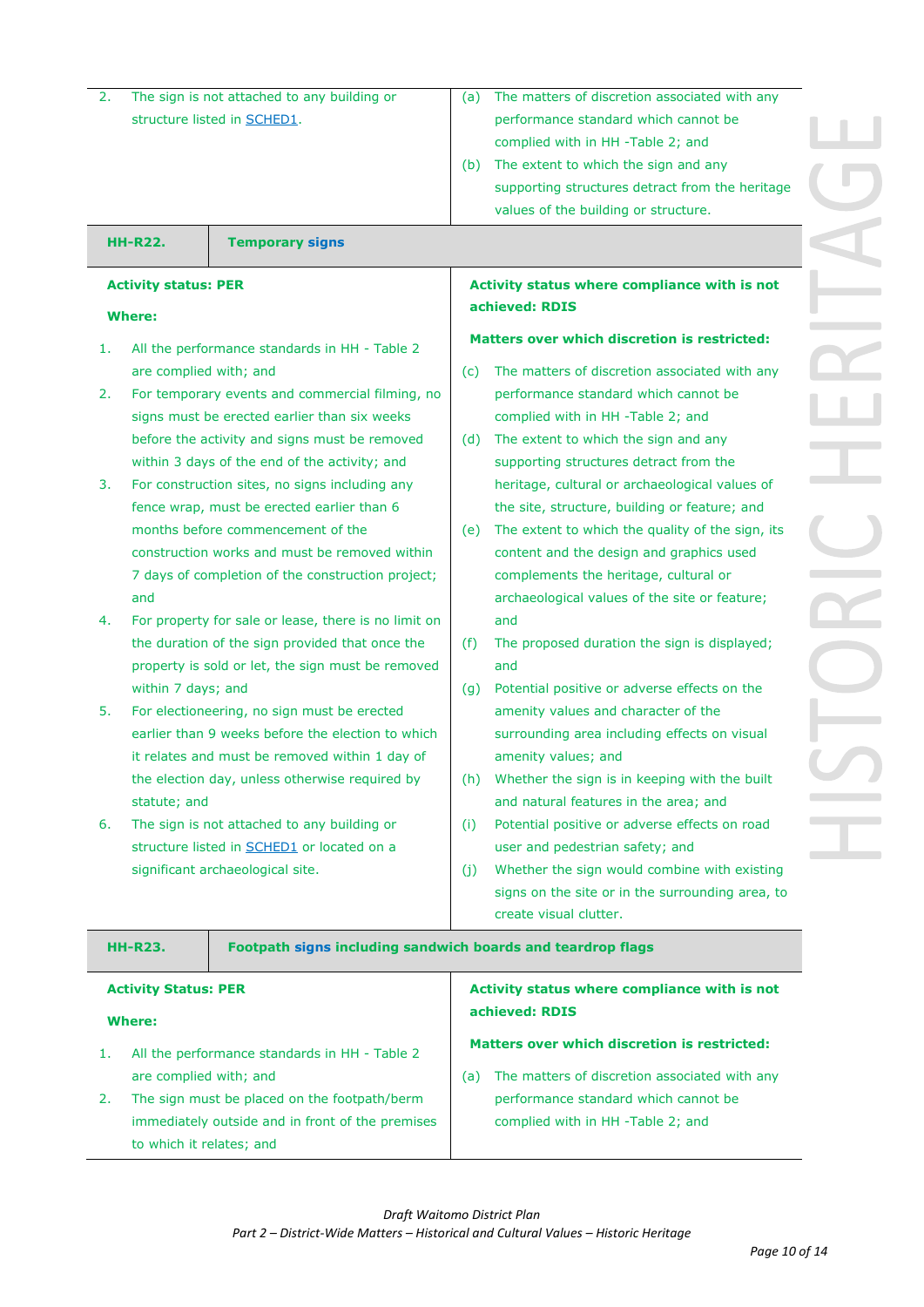| <b>HH-R24.</b><br>Signs (other than temporary signs) that are not located on the same site as the<br>activity they advertise or signs that do not relate to the activity carried out on<br>the site<br><b>HH-R25.</b><br>Signs not otherwise listed in HH - Table 1<br>Activity status where compliance with is not<br><b>Activity Status: DIS</b> | berm at the completion of the day's trading and<br>not returned until the start of the next day's<br>trading; and<br>The sign must not be displayed on or attached to<br>6.<br>any power or lighting pole, bollard, rubbish bin,<br>plant box, pylon, public sign or other similar<br>structure in a public place, provided that this rule<br>does not apply to signs erected by Waitomo<br>District Council; and<br>The sign must not be placed on any official sign<br>7.<br>or traffic control devices or their supporting<br>poles, posts or structures; and<br>The sign must not be displayed on any median<br>8.<br>strip, kerb projection, roundabout, or any other<br>traffic separation structure on any road. |  | (d)<br>(e)<br>(f)<br>(q)<br>(h) | and<br>Potential positive or adverse effects on the<br>amenity values and character of the<br>surrounding area; and<br>Whether the design, dimensions, nature, and<br>colour of the sign would impact traffic safety or<br>the integrity of the structure it was attached<br>to; and<br>Whether there are any special circumstances or<br>functional needs relating to the activity, site or<br>surroundings, which affect sign requirements;<br>and<br>Potential positive or adverse effects on road<br>user and pedestrian safety; and<br>Whether the sign would combine with existing<br>signs on the site or in the surrounding area, to<br>create visual clutter. |
|----------------------------------------------------------------------------------------------------------------------------------------------------------------------------------------------------------------------------------------------------------------------------------------------------------------------------------------------------|-------------------------------------------------------------------------------------------------------------------------------------------------------------------------------------------------------------------------------------------------------------------------------------------------------------------------------------------------------------------------------------------------------------------------------------------------------------------------------------------------------------------------------------------------------------------------------------------------------------------------------------------------------------------------------------------------------------------------|--|---------------------------------|------------------------------------------------------------------------------------------------------------------------------------------------------------------------------------------------------------------------------------------------------------------------------------------------------------------------------------------------------------------------------------------------------------------------------------------------------------------------------------------------------------------------------------------------------------------------------------------------------------------------------------------------------------------------|
|                                                                                                                                                                                                                                                                                                                                                    |                                                                                                                                                                                                                                                                                                                                                                                                                                                                                                                                                                                                                                                                                                                         |  |                                 |                                                                                                                                                                                                                                                                                                                                                                                                                                                                                                                                                                                                                                                                        |
|                                                                                                                                                                                                                                                                                                                                                    |                                                                                                                                                                                                                                                                                                                                                                                                                                                                                                                                                                                                                                                                                                                         |  |                                 |                                                                                                                                                                                                                                                                                                                                                                                                                                                                                                                                                                                                                                                                        |
| achieved: N/A                                                                                                                                                                                                                                                                                                                                      |                                                                                                                                                                                                                                                                                                                                                                                                                                                                                                                                                                                                                                                                                                                         |  |                                 |                                                                                                                                                                                                                                                                                                                                                                                                                                                                                                                                                                                                                                                                        |

#### **HH - Table 2 - Performance Standards**

| The rules in this table apply to the site or surroundings of heritage buildings & structures listed in<br><b>SCHED1</b> and the mapped extent of significant archaeological sites listed in SCHED2 in all zones |                       |                                                                                                                                                                                                |                                                                                                                                                                                            |
|-----------------------------------------------------------------------------------------------------------------------------------------------------------------------------------------------------------------|-----------------------|------------------------------------------------------------------------------------------------------------------------------------------------------------------------------------------------|--------------------------------------------------------------------------------------------------------------------------------------------------------------------------------------------|
|                                                                                                                                                                                                                 | <b>HH-R26.</b>        | <b>Standards for all signs</b>                                                                                                                                                                 |                                                                                                                                                                                            |
| 1.<br>2.                                                                                                                                                                                                        | railway corridor; and | Signs must not be located in or project over the<br>Signs must not be located in or project over a<br>road, indicative road, vehicle access point,<br>accessway, service lane or driveway; and | <b>Matters over which discretion is restricted:</b><br>The extent to which the sign detracts from the<br>(a)<br>heritage, cultural or archaeological values of<br>the site or feature; and |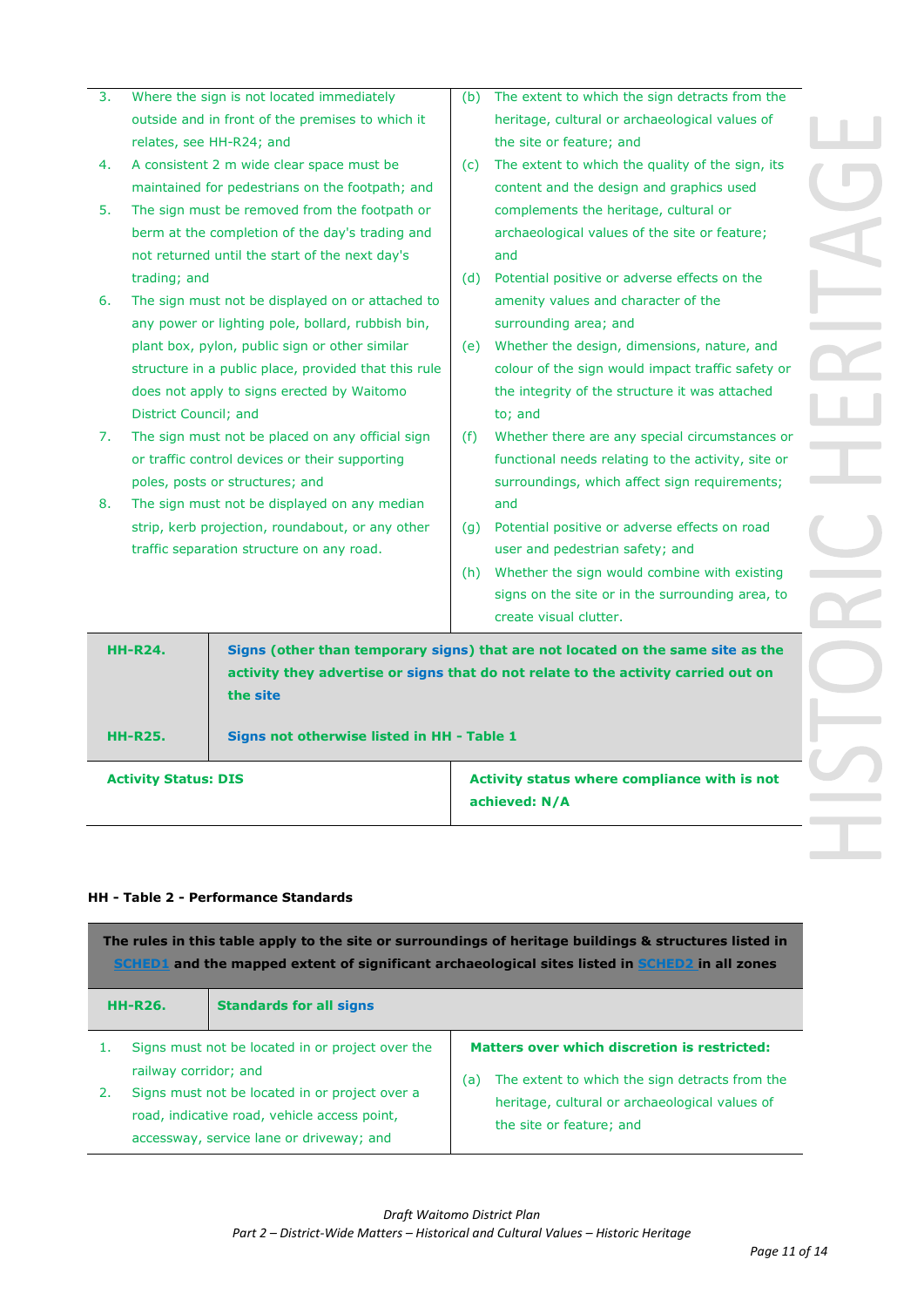| 4.<br>5.<br>6.<br>7. | crossing; and<br>Signs must not be placed within 20 m of a road<br>intersection; and<br>Signs must not obstruct, obscure or impair the<br>view of any traffic or railway sign or signal; and<br>Signs must not have flashing or revolving lights<br>or lasers and must not be shaped or use images<br>or colours that could be mistaken for a traffic<br>control device in colour, shape or appearance;<br>and<br>Signs must not be illuminated or digital.<br><b>Interpretive signs</b><br>HH-R27.                                                                                                                                                                                                                                                              | content and the design and graphics used<br>complements the heritage, cultural or<br>archaeological values of the site or feature;<br>and<br>The extent to which the sign may be an<br>(c)<br>obstruction to sight distances, traffic or railway<br>signs or signals, or unnecessarily intrude into a<br>driver's field of vision or cause a distraction<br>that affects safety for road users; and<br>The extent to which the sign may physically<br>(d)<br>obstruct vehicles, trains or pedestrians; and<br>Proximity to other signs and intersections and<br>(e)<br>potential adverse effects on the safety of road<br>users including pedestrians; and<br>The hours the sign will be illuminated; and<br>(f)<br>The type of illumination used, the frequency<br>(g)<br>and intensity of intermittent or flashing light<br>sources, and the proposed periods of<br>illumination and frequency of image changes. |  |
|----------------------|------------------------------------------------------------------------------------------------------------------------------------------------------------------------------------------------------------------------------------------------------------------------------------------------------------------------------------------------------------------------------------------------------------------------------------------------------------------------------------------------------------------------------------------------------------------------------------------------------------------------------------------------------------------------------------------------------------------------------------------------------------------|--------------------------------------------------------------------------------------------------------------------------------------------------------------------------------------------------------------------------------------------------------------------------------------------------------------------------------------------------------------------------------------------------------------------------------------------------------------------------------------------------------------------------------------------------------------------------------------------------------------------------------------------------------------------------------------------------------------------------------------------------------------------------------------------------------------------------------------------------------------------------------------------------------------------|--|
| 1.<br>2.<br>3.<br>4. | One interpretive sign is permitted per site,<br>except where the site has more than one road<br>entrance, in which case, signs are limited to a<br>maximum of one per road entrance; and<br>The maximum sign face area must be no more<br>than $1 \text{ m}^2$ visible in any one direction, except in<br>the residential, settlement, future urban and<br>rural lifestyle zones and amenity precinct<br>(PREC6) where the maximum sign face area<br>must be no more than $0.5 \text{ m}^2$ visible in any one<br>direction; and<br>The maximum height of any interpretive sign<br>must not exceed 2 m as measured from ground<br>level; and<br>Interpretive signs are not subject to the setback<br>and height to boundary requirements in<br>underlying zones. | <b>Matters over which discretion is restricted:</b><br>(a) The extent to which the quality of the sign, its<br>content and the design and graphics used<br>would complement the scheduled site or<br>feature; and<br>(b) The extent to which the sign, supporting<br>structures and the means of affixing the sign<br>detracts from the values of the scheduled site<br>or feature; and<br>(c) The benefits obtained from the placement of<br>the sign including increased understanding of<br>the significance of the scheduled site or<br>feature;<br>(d) Potential positive or adverse effects on the<br>amenity values and character of the<br>surrounding area; and<br>(e) Potential positive or adverse effects on road<br>user and pedestrian safety; and<br>Whether the sign(s) would combine with<br>(f)<br>existing signs on the site or in the surrounding<br>area, to create visual clutter.           |  |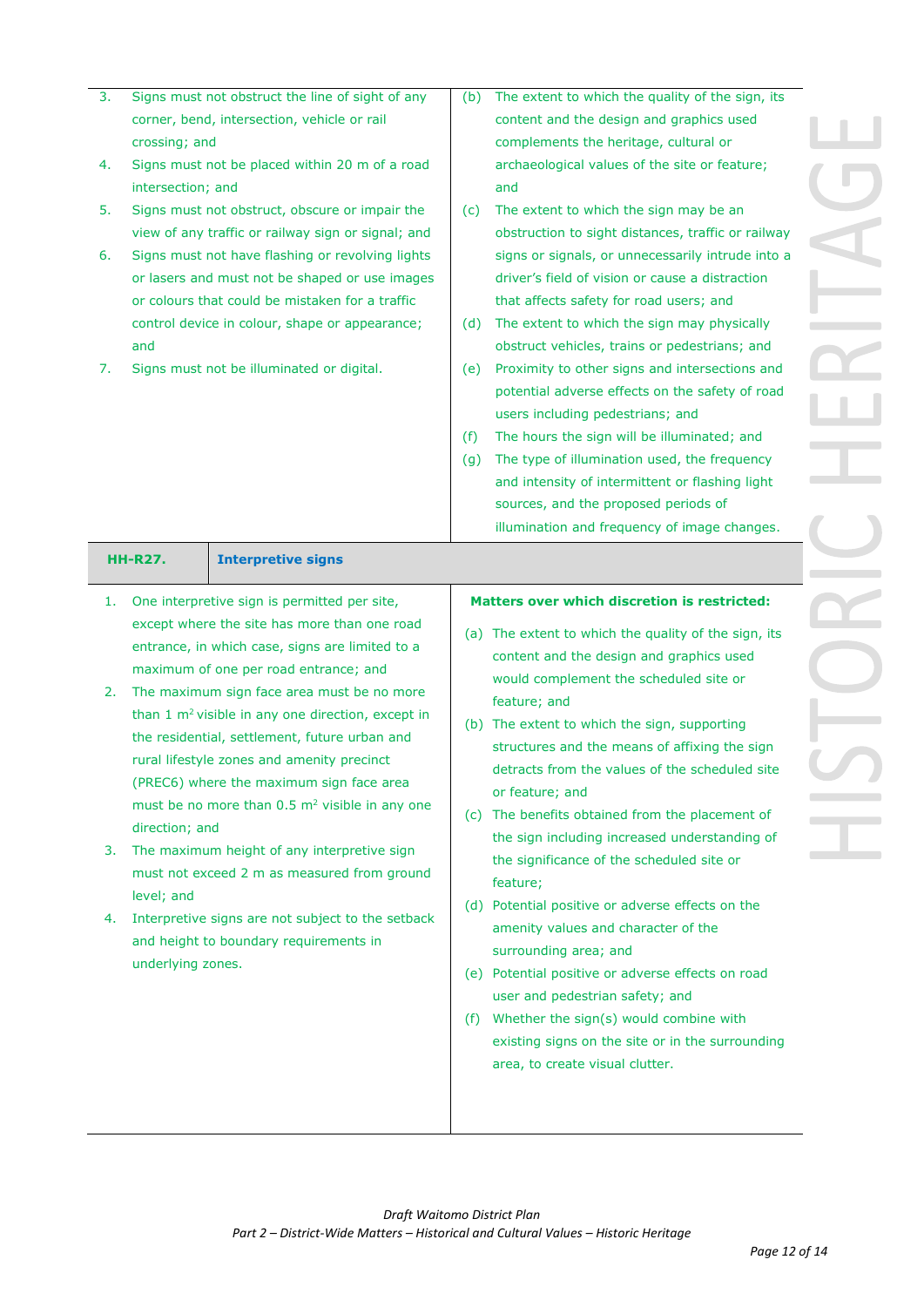| <b>HH-R28.</b>         | <b>Temporary signs</b>                                                                                                                                                                                                                                                                                                                                                                                                                              |                                                                                                                                                                                                                                                                                                                                                                                                                                                                                                                                                                               |
|------------------------|-----------------------------------------------------------------------------------------------------------------------------------------------------------------------------------------------------------------------------------------------------------------------------------------------------------------------------------------------------------------------------------------------------------------------------------------------------|-------------------------------------------------------------------------------------------------------------------------------------------------------------------------------------------------------------------------------------------------------------------------------------------------------------------------------------------------------------------------------------------------------------------------------------------------------------------------------------------------------------------------------------------------------------------------------|
| 1.<br>(i)<br>2.<br>(i) | Signs for temporary events and commercial<br>filming must comply with the following:<br>Maximum number: 1 per site; and<br>(ii) Maximum sign face area: $3 \text{ m}^2$ ; and<br>(iii) Maximum height of a freestanding sign: 4 m<br>as measured from ground level.<br>Construction signs (excluding fence wrap) must<br>comply with the following:<br>Maximum number: 4 per site provided a<br>double-sided sign counts as 2 signs; and            | <b>Matters over which discretion is restricted:</b><br>The degree of visual intrusion the sign(s) would<br>(a)<br>have on the surrounding environment; and<br>The proposed duration of the display period;<br>(b)<br>and<br>The extent to which the sign, supporting<br>(c)<br>structures and the means of affixing the sign<br>detracts from the values of the scheduled site<br>or feature; and<br>The content of the sign(s) and whether the<br>(d)<br>sign(s) would promote the wellbeing of the<br>community through advertising events or<br>providing information; and |
| 3.<br>(i)              | (ii) Maximum sign face area: $2 \text{ m}^2$ ; and<br>(iii) Maximum height of a freestanding sign: 4 m<br>as measured from ground level.<br>Property for sale or lease signs must comply with<br>the following:<br>Maximum number: 4 per holding provided a<br>double-sided sign counts as 2 signs; and<br>(ii) Maximum sign face area: $2 \text{ m}^2$ ; and<br>(iii) Maximum height of a freestanding sign: 2 m<br>as measured from ground level. | The extent to which the impacts of the sign(s)<br>(e)<br>would be increased or lessened due to:<br>The visibility of the sign(s); and<br>(i)<br>(ii) The length of the road frontage; and<br>(iii) The shape of the site, topography, natural<br>and built features in the surrounding<br>area; and/or<br>(iv) Vegetation or other mitigating factors;<br><b>AND</b><br>The extent to which a planned arrangement of<br>(f)<br>the sign(s) has been used to avoid any effect<br>of visual confusion or clutter; and                                                           |
| (i)<br>(ii)            | Election signs must comply with the following:<br>Maximum number of signs: 1 per site; and<br>Maximum sign face area: $3 \text{ m}^2$ ; and<br>(iii) Maximum height of a freestanding sign: 4 m<br>as measured from ground level.                                                                                                                                                                                                                   | The effects on vehicle manoeuvring and site<br>(g)<br>access; and<br>Whether the increased number, height or<br>(h)<br>dimensions of a sign(s) would adversely affect<br>road user and pedestrian safety.<br>Note: Any temporary sign on a significant<br>archaeological site is a restricted discretionary<br>activity. See HH-R22                                                                                                                                                                                                                                           |
| <b>HH-R29.</b>         | Footpath signs including sandwich boards and teardrop flags                                                                                                                                                                                                                                                                                                                                                                                         |                                                                                                                                                                                                                                                                                                                                                                                                                                                                                                                                                                               |
| 1.<br>2.<br>5.         | Maximum number of signs per premises: 1 per<br>road frontage; and<br>Maximum sign face area: $0.5 \text{ m}^2$ ; and<br>The sign must not encroach over more than 600<br>mm of the footpath or berm.                                                                                                                                                                                                                                                | <b>Matters over which discretion is restricted:</b><br>(a) Whether the increased number or increased<br>size of footpath signs would impact on the<br>visual amenity of the building, site and<br>surrounding area; and                                                                                                                                                                                                                                                                                                                                                       |

 $\Box$ Ď. Ì. ń, D. Ì, n, Ĩ.  $\overline{\phantom{a}}$  $\overline{\phantom{a}}$